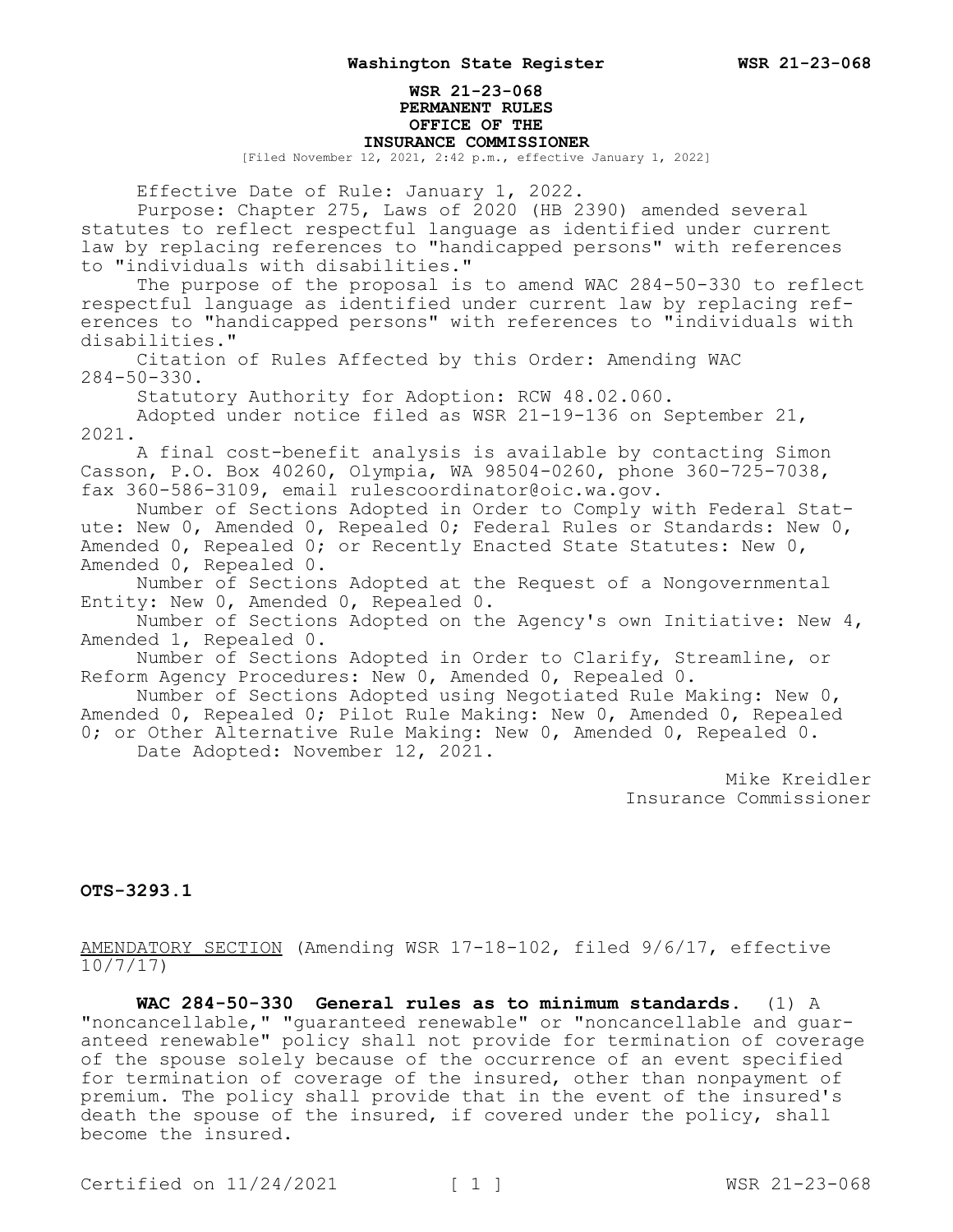(2) The terms "noncancellable," "guaranteed renewable" or "noncancellable and guaranteed renewable" shall not be used without further explanatory language in accordance with the disclosure requirements of WAC  $284-50-375(1)$ . The terms "noncancellable" or "noncancellable and guaranteed renewable" may be used only in a policy which the insured has the right to continue in force by the timely payment of premiums set forth in the policy until the age of 65 or to eligibility for medicare, during which period the insurer has no right to make unilaterally any change in any provision of the policy while the policy is in force: Provided, however, any accident and health or accident only policy which provides for periodic payments, weekly or monthly, for a specified period during the continuance of disability resulting from accident or sickness may provide that the insured has the right to continue the policy only to age 60 if, at age 60, the insured has the right to continue the policy in force at least to age 65 while actively or regularly employed. Except as provided above, the term "guaranteed renewable" may be used only in a policy which the insured has the right to continue in force by the timely payment of premiums until the age of 65 or to eligibility for medicare, during which period the insurer has no right to make unilaterally any change in any provision of the policy while the policy is in force, except that the insurer may make changes in premium rates by classes: Provided, however, any accident and health or accident only policy which provides for periodic payments, weekly or monthly, for a specified period during the continuance of disability resulting from accident or sickness may provide that the insured has the right to continue the policy only to age 60, if at age 60, the insured has the right to continue the policy in force at least to age 65 while actively and regularly employed.

(3) In a family policy covering both husband and wife the age of the younger spouse may be used as the basis for meeting the age and durational requirements of the definitions of "noncancellable" or "guaranteed renewable." However, this requirement shall not prevent termination of coverage of the older spouse upon attainment of the stated age limit (e.g., age 65) so long as the policy may be continued in force as to the younger spouse to the age or for the durational period as specified in said definition.

(4) When accidental death and dismemberment coverage is part of the insurance coverage offered under the contract, the insured shall have the option to include all insureds under such coverage and not just the principal insured.

(5) If a policy contains a status type military service exclusion or a provision which suspends coverage during military service, the policy shall provide, upon receipt of written request, for refund of premiums as applicable to such person on a pro rata basis.

(6) In the event the insurer cancels or refuses to renew, policies providing pregnancy benefits shall provide for an extension of benefits as to pregnancy commencing while the policy is in force and for which benefits would have been payable had the policy remained in force.

(7) Policies providing convalescent or extended care benefits following hospitalization shall not condition such benefits upon admission to the convalescent or extended care facility with a period of less than fourteen days after discharge from the hospital.

(8) In accord with RCW 48.20.420, coverage shall continue for any dependent child who is incapable of self-sustaining employment due to developmental or physical disability ((or physical handicap)), on the date that such child's coverage would otherwise terminate under the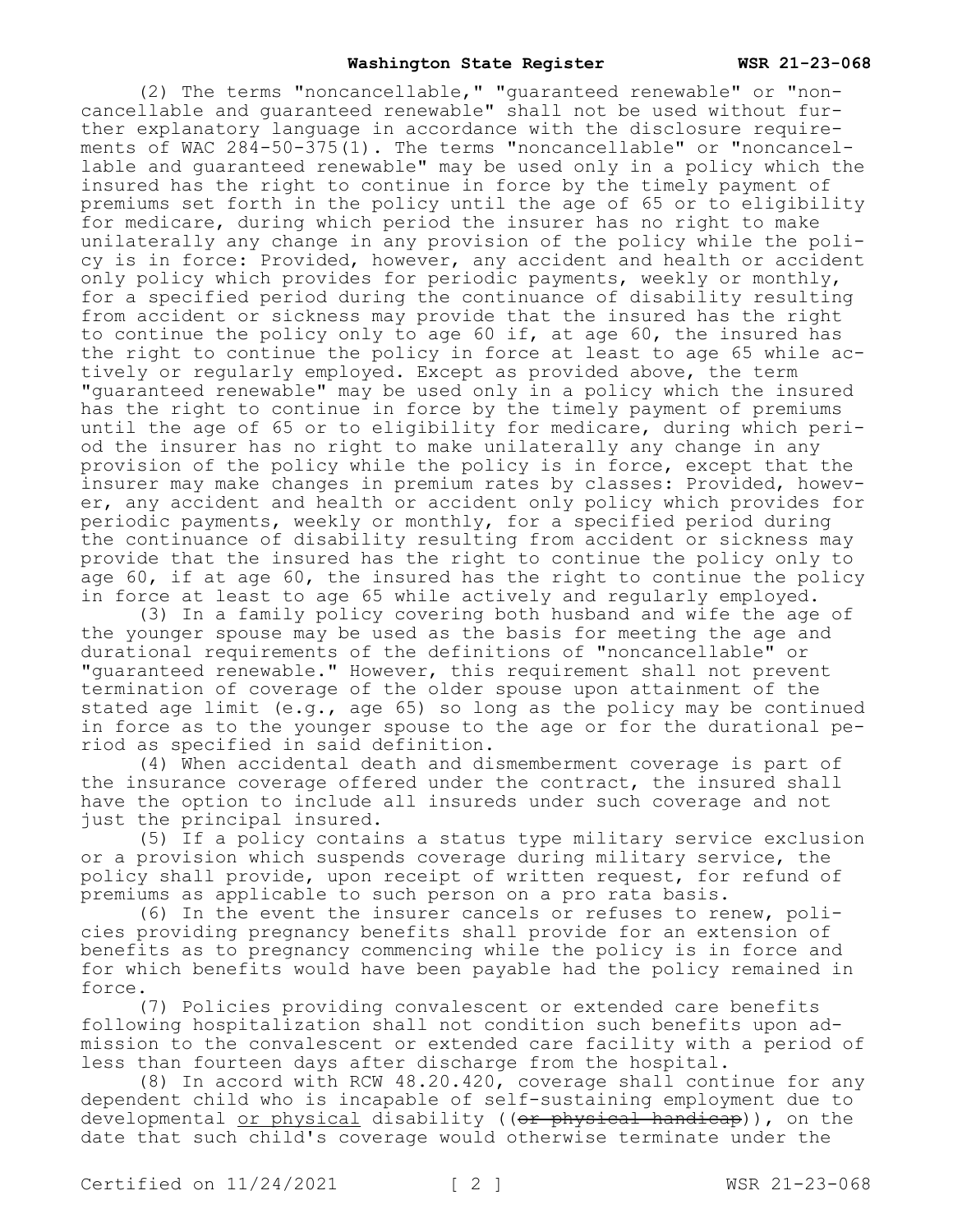policy due to the attainment of a specified age limit for children, and who is chiefly dependent on the insured for support and maintenance. The policy may require that within 31 days of such date the company receive due proof of such incapacity and dependency in order for the insured to elect to continue the policy in force with respect to such child, or that a separate converted policy be issued at the option of the insured or policyholder.

(9) Any policy providing coverage for the recipient in a transplant operation shall also provide reimbursement of any medical expenses of a live donor to the extent that benefits remain and are available under the recipient's policy, after benefits for the recipient's own expenses have been paid.

(10) A policy may contain a provision relating to recurrent disabilities; provided, however, that no such provision shall specify that a recurrent disability be separated by a period greater than six months.

(11) Accidental death and dismemberment benefits shall be payable if the loss occurs within no less than ninety days from the date of the accident, irrespective of total disability. Disability income benefits, if provided, shall not require the loss to commence less than thirty days after the date of accident, nor shall any policy which the insurer cancels or refuses to renew require that it be in force at the time disability commences if the accident occurred while the policy was in force.

(12) Specific dismemberment benefits shall not be in lieu of other benefits unless the specific benefit equals or exceeds the other benefits.

(13) Any accident only policy providing benefits which vary according to the type of accidental cause shall prominently set forth in the outline of coverage the circumstances under which benefits are payable which are lesser than the maximum amount payable under the policy.

(14) All medicare supplement policies providing in-hospital benefits only shall include in their provided benefits the initial Part A medicare deductible as established from time to time by the Social Security Administration. Premiums may be reduced or raised to correspond with changes in the covered deductible.

(15) Termination of the policy shall be without prejudice to any continuous loss which commenced while the policy was in force, but the extension of benefits beyond the period the policy was in force may be predicated upon the continuous total disability of the insured, limited to the duration of the policy benefit period, if any, or payment of the maximum benefits.

(16) As an alternative to hospitalization or institutionalization of an insured and with the intent to cover placement of the insured patient in the most appropriate and cost-effective setting, every individual disability insurance policy or contract issued, amended, or renewed on or after January 1, 1995, which provides coverage for hospitalization or other institutional expenses to a resident of this state shall include substitution of home health care, provided in lieu of hospitalization or other institutional care, furnished by home health, hospice, or home care agencies licensed under chapter 70.127 RCW, at equal or lesser cost.

(a) In addition, such expenses may include coverage for durable medical equipment which permits the insured to stay at home, care provided in Alzheimer's centers, adult family homes, assisted living facilities, congregate care facilities, adult day health care, home